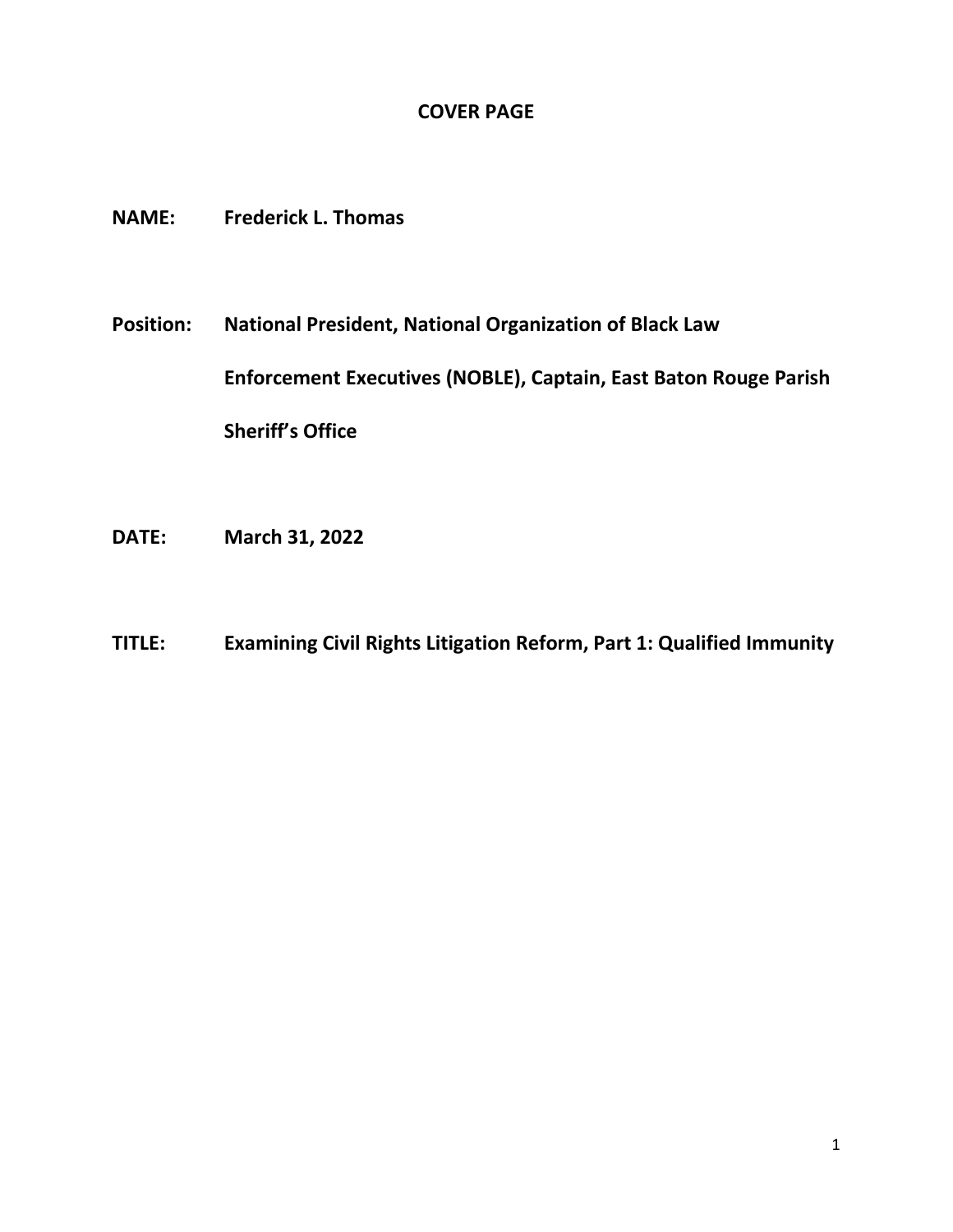## **Prepared Testimony of Captain Frederick L. Thomas**

**President of the National Organization of Black Law Enforcement Executives**

**Before the U.S. House Committee on the Judiciary, Subcommittee on the** 

## **Constitution, Civil Rights, and Civil Liberties**

**Hearing on: "Examining Civil Rights Litigation Reform, Part 1: Qualified** 

**Immunity"**

**Thursday, March 31, 2022**

Chairman Jerrold Nadler, Ranking Member, Congressman Jim Jordan, Subcommittee Chairman, Congressman Steve Cohen, Ranking Member, Congressman Mike Johnson, and committee members:

Thank you for the opportunity to provide testimony regarding Qualified Immunity on behalf of the National Organization of Black Law Enforcement Executives.

My name is Frederick L. Thomas. I am the National President of NOBLE. I am also the Captain of the East Baton Rouge Parish Sheriff's Office. I have been in law enforcement for 30 years and 26 years in the Louisiana Army National Guard. I am a U.S. Military Combat Veteran who served in "Operation Iraqi Freedom."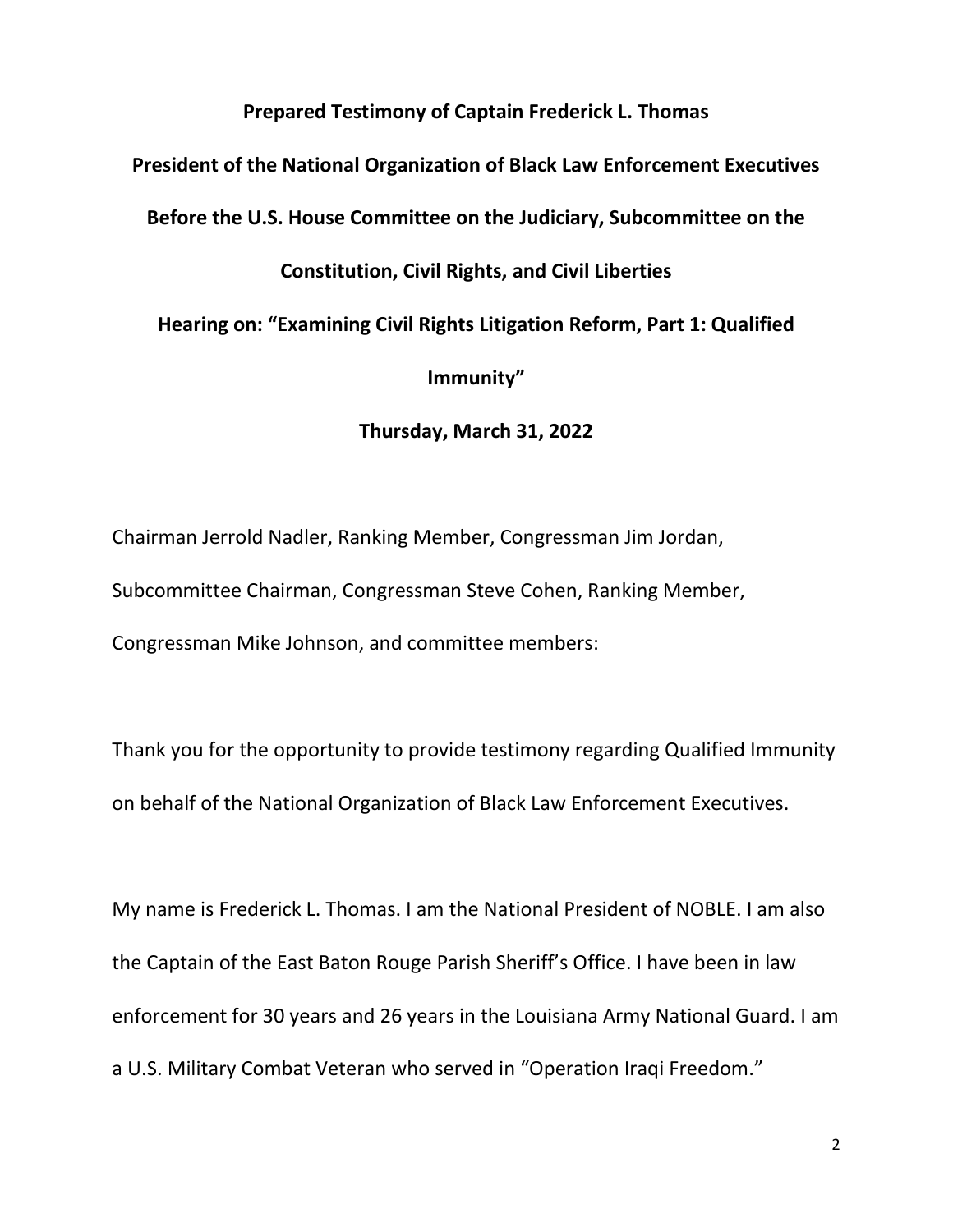NOBLE members serve at every level of command in federal, state, and local law enforcement agencies. 50 chapters across the U.S. represent thousands of individuals, including criminal justice practitioners. Our members are as diverse as the nation we protect and serve. Their views vary just as much. However, we all agree that qualified immunity needs to be revisited.

NOBLE is honored to testify, in hopes of addressing the unintended consequences and many misconceptions that keep us from police reform.

The "clearly established standard" in the current doctrine sets a high bar that favors law enforcement. But getting rid of qualified immunity altogether threatens public safety.

Instead, NOBLE proposes:

• Strengthening trust and legitimacy between communities and law enforcement

AND

• Making policing more humane and effective.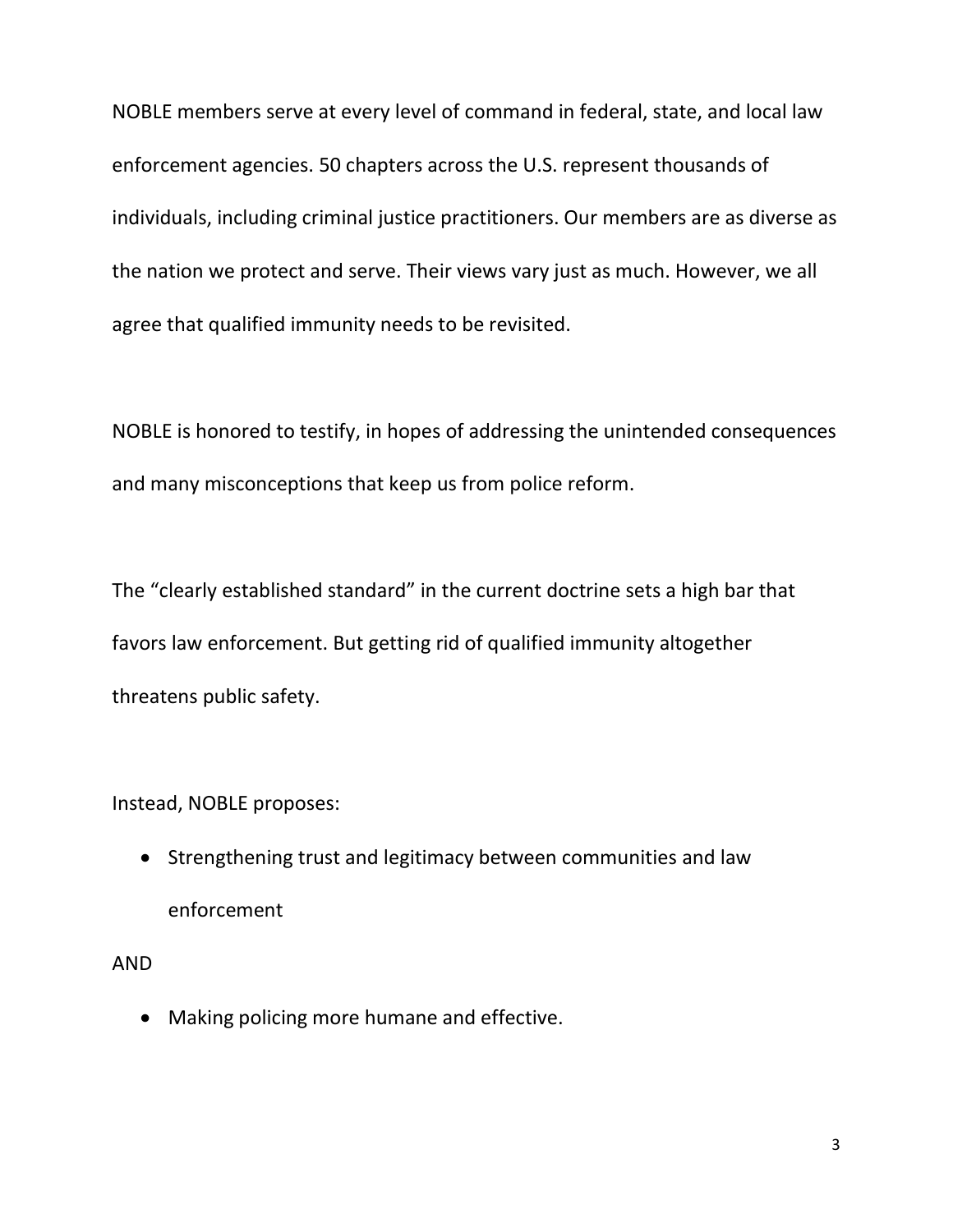In my experience, the unresolved issues around police violence, and the failure to create safeguards that address the present imbalance have had consequences on law enforcement agencies across the country.

- Recruitment and retention are at an all-time low
- State and local government budgets are strained to their insurance limits
- Officer performance and morale have been negatively impacted

NOBLE believes in doing the right thing for the public. We call for our profession to come together to:

• Provide reasonable recommendations to our legislators

## AND

• Educate the public about the real consequences on either side of the arguments.

The outlaw is Misinformation. Our saving grace is Unity, as public servants we must share our expertise with transparency so you can make real federal policy changes.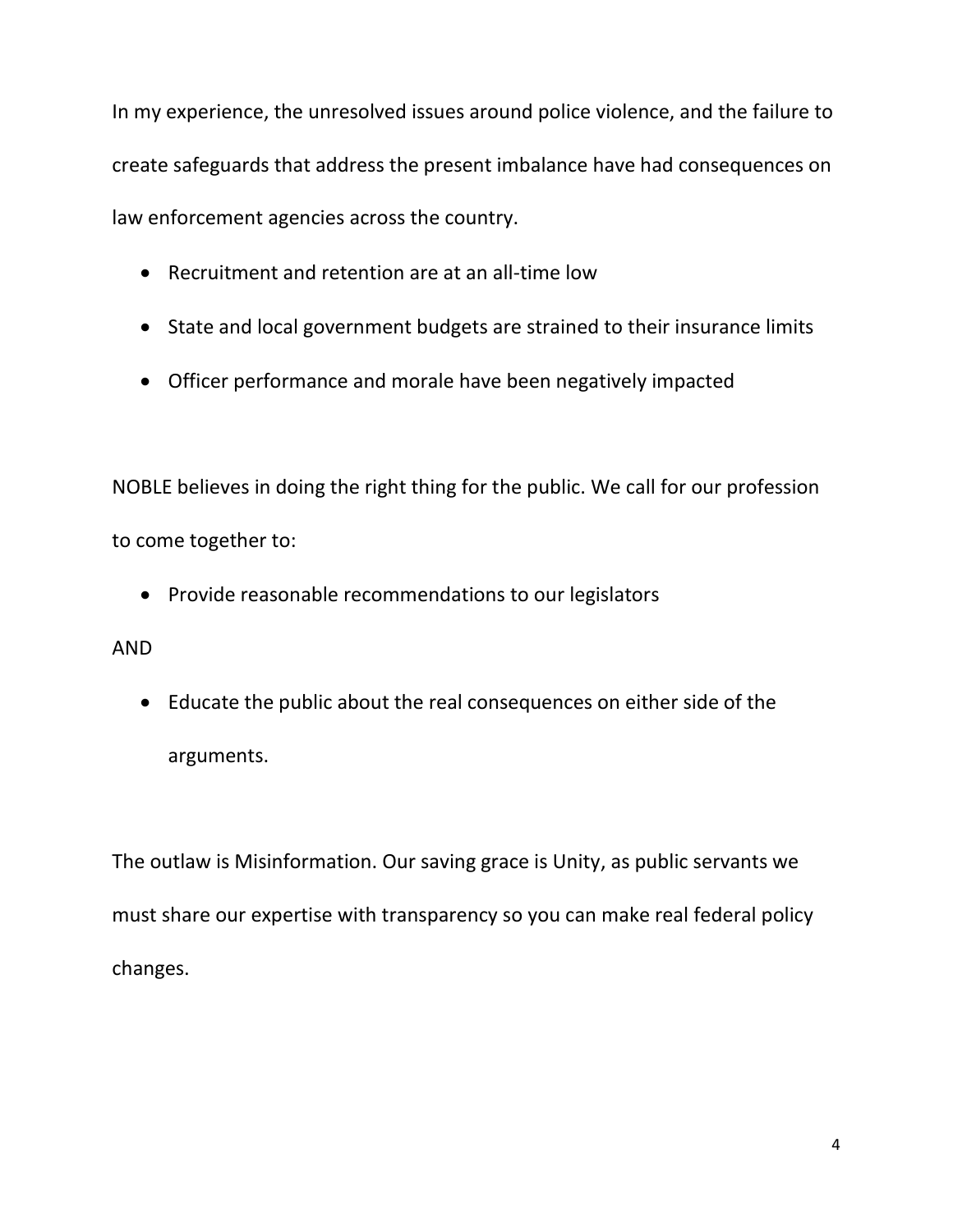NOBLE joins law enforcement organizations nationwide to propose the assessment of claims of qualified immunity based on whether an officer's conduct was objectively reasonable, or if there was fair notice that the conduct violates a constitutional right.

- Fair notice allows plaintiffs to point to related case law to prove the conduct in question was unconstitutional.
- The objective reasonableness standard accounts for situations where there is no previous case law related to the conduct in question.

These recommendations ease the burden on plaintiffs while ensuring law enforcement officers are still appropriately protected. They increase transparency and better ensure those who engage in gross misconduct are held accountable.

NOBLE knows firsthand the history of civil rights in this country:

- We know it from our legislative experience.
- We know it from our law enforcement experience.
- Maybe, most importantly, we know it from personal experience.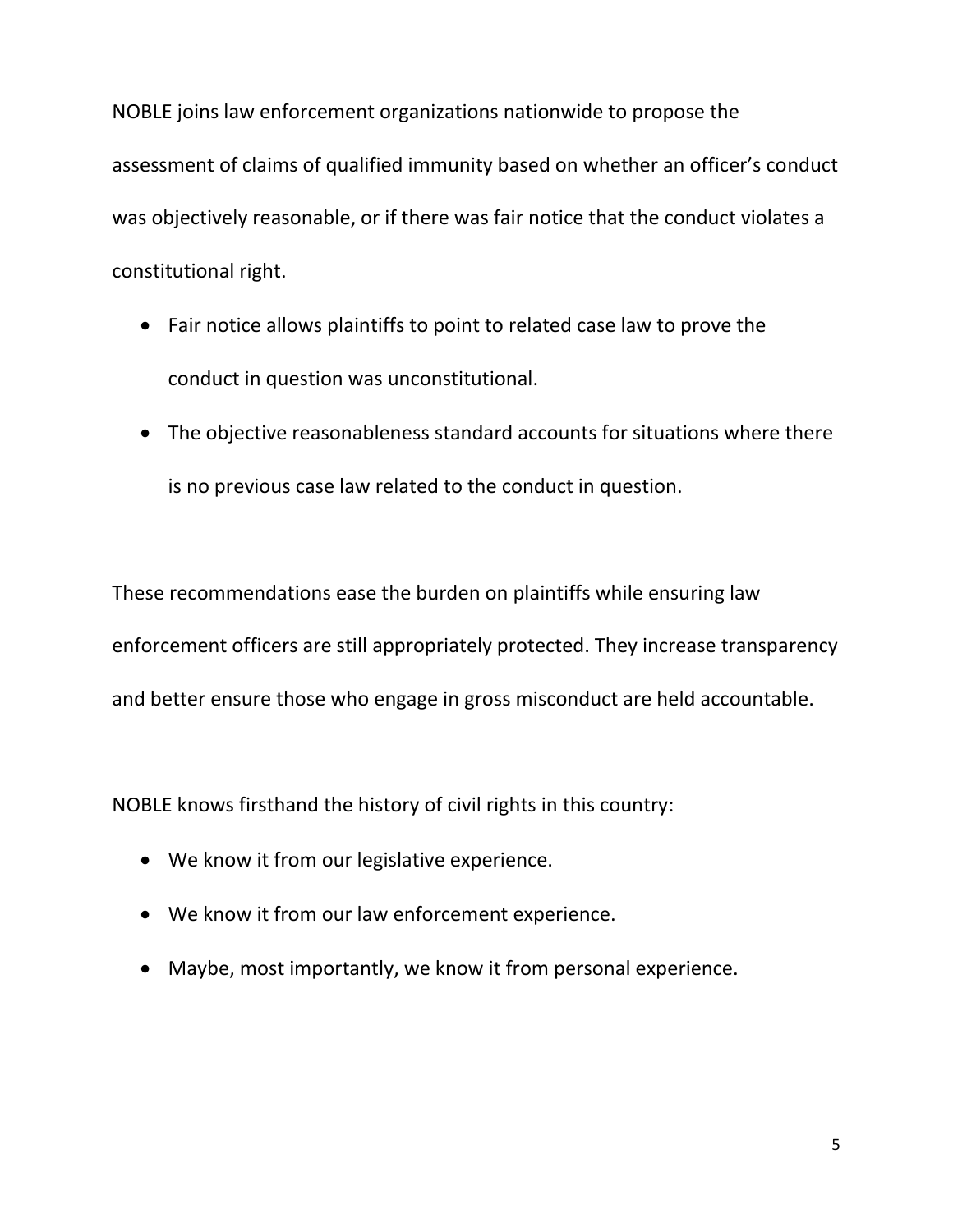This intimate knowledge lets us understand this is not a black and white issue. Real reform requires us to explore best practices, such as:

- Improving officer training in de-escalation tactics, crisis intervention and deploying effective alternatives to lethal force
- Embracing procedural justice
- Instituting more selective recruitment methods and standards

AND

• Reimagining public safety without overreliance on police.

We lend our expertise as public servants to creating a nation that is united, balanced and ensures justice for all. We dare to reimagine policing based on dialogue, examination, and allocation of resources. We believe oversight will help build trust and transparency in our neighborhoods, especially our communities of color.

This is a noble profession. Most police officers do their jobs every day with respect and commitment to the value of life and our democracy. NOBLE was founded in 1976 during a 3-day symposium to discuss the high crime rate in black